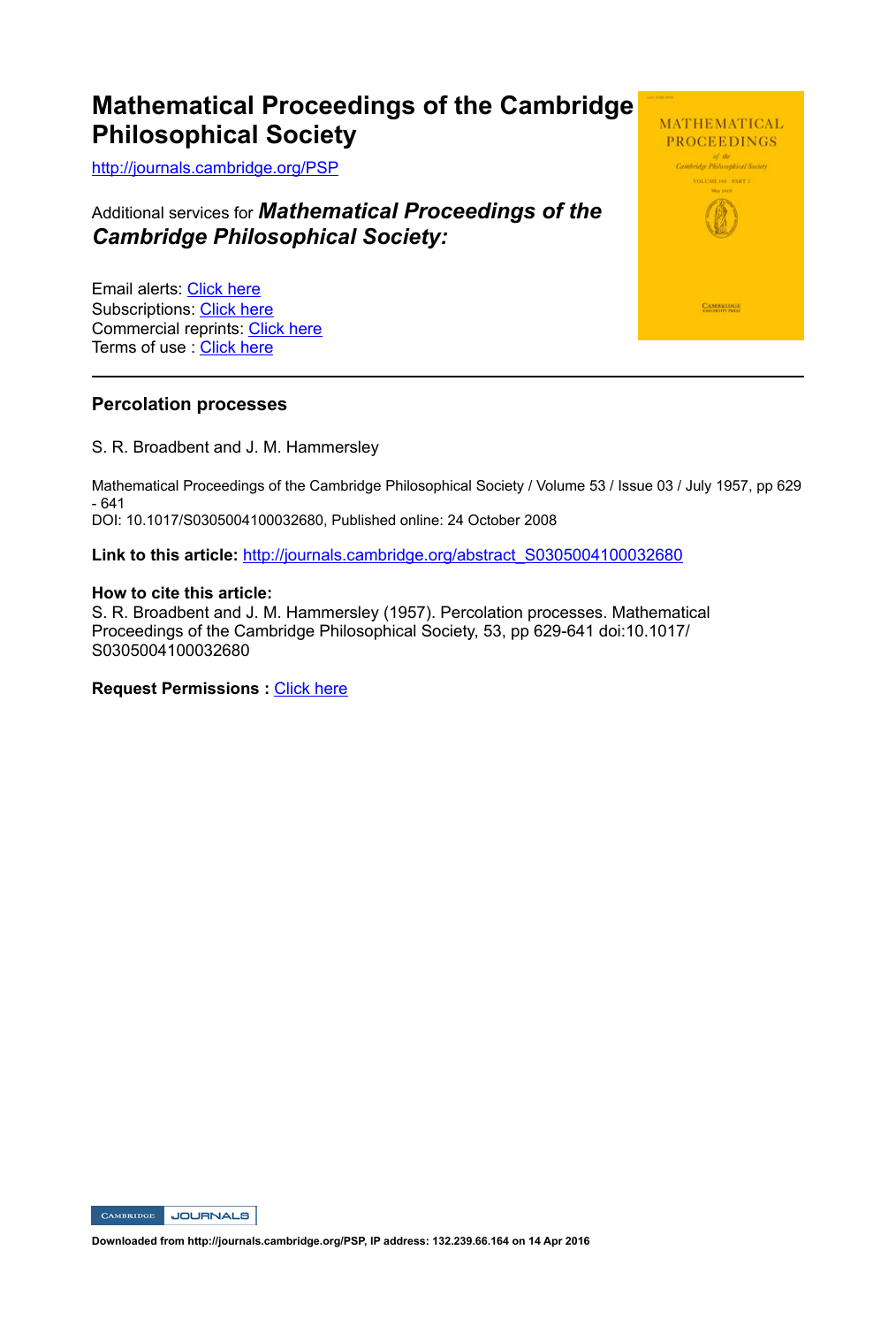## [ 629 ]

# PERCOLATION PROCESSES

## I. CRYSTALS AND MAZES

## BY S. R. BROADBENT AND J. M. HAMMERSLEY

#### *Received* 15 August 1956

 $ABSTRACT$ . The paper studies, in a general way, how the random properties of a 'medium' influence the percolation of a 'fluid' through it. The treatment differs from conventional diffusion theory, in which it is the random pro

1. *Introduction.* There are many physical phenomena in which a *fluid* spreads randomly through a *medium.* Here fluid and medium bear general interpretations: we may be concerned with a solute diffusing through a solvent, electrons migrating over an atomic lattice, molecules penetrating a porous solid, or disease infecting a community. Besides the random mechanism, external forces may govern the process, as with water percolating through limestone under gravity. According to the nature of the problem, it may be natural to ascribe the random mechanism either to the fluid or to the medium. Most mathematical analyses are confined to the former alternative, for which we retain the usual name of *diffusion process:* in contrast, there is (as far as we know) little published work on the latter alternative, which we shall call a *percolation process.* The present paper is a preliminary exploration of percolation processes; and, although our conclusions are somewhat scanty, we hope we may encourage others to investigate this terrain, which has both pure mathematical fascinations and many practical applications.

Some examples will clarify the distinction between diffusion and percolation processes.

*Example* 1. The simplest example of a diffusion process is the one-dimensional P61ya walk. In this, a particle (the fluid) takes steps of unit length along a straight line (the medium) starting from the origin. After any number of steps, the particle has, independently of its previous history, equal probabilities (each *\)* of taking its next step to the right or to the left. As is well known, the position of the particle after *n* steps is then a linear transformation of a binomial variate and has a distribution with zero mean and variance *n.* When *n* is infinite, the particle visits every point of the medium infinitely often with probability 1.

*Example* 2. In the percolation process which is analogous to Example 1, fluid and medium are the same as before; but the stochastic mechanism resides in the medium rather than in the particle. Specifically, each point of the medium has, independently of the other points, equal probabilities (each  $\frac{1}{2}$ ) of being a 'right-sense' or a 'leftsense ' point. The particle starts from the origin and takes steps of unit length, the direction of any step being that of the sense of the point from which that step starts. Thus the state of the medium entirely determines the motion of the particle, which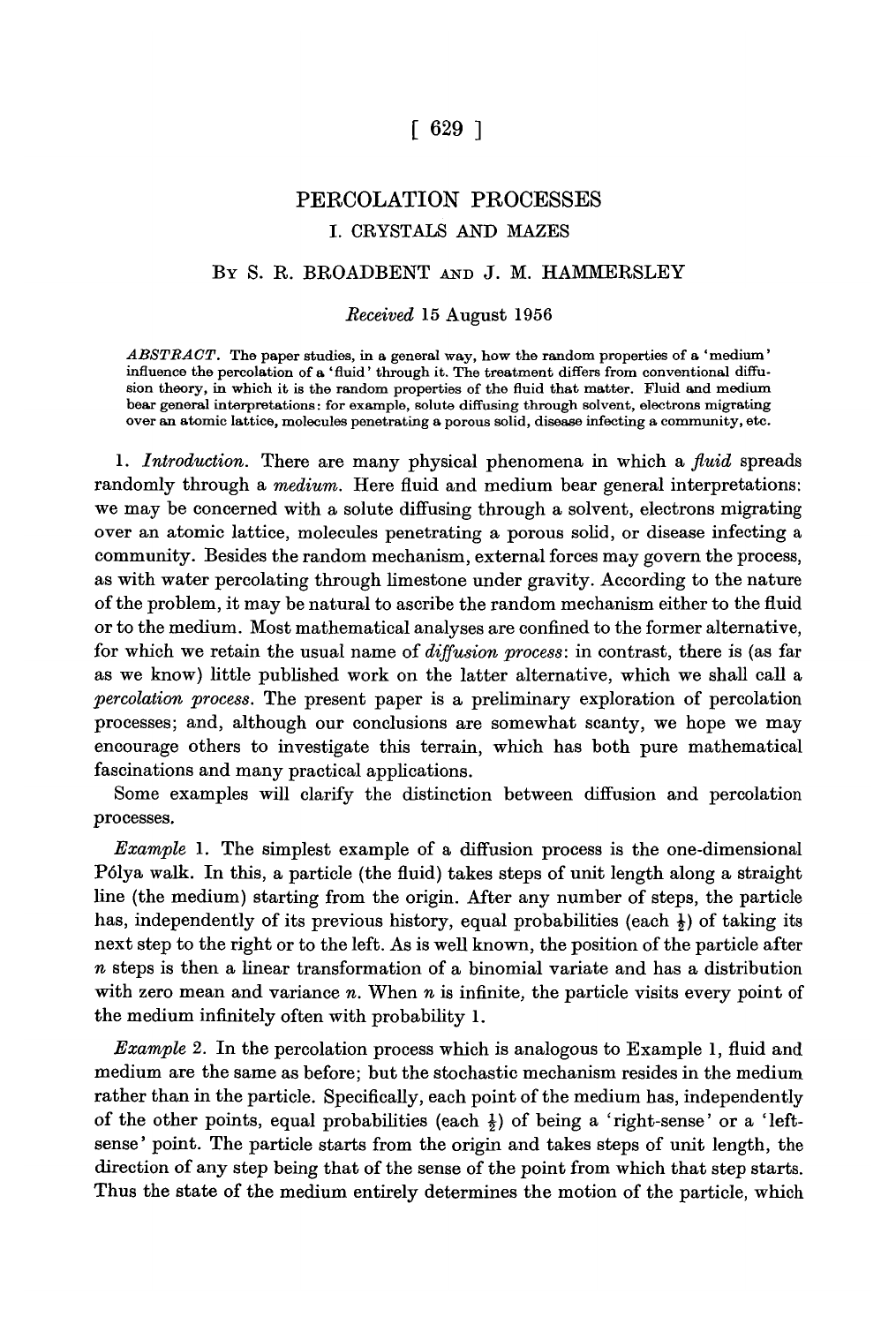### 630 S. R. BBOADBENT AND J. M. HAMMERSLEY

moves steadily in one direction until it encounters successive points of opposite sense, whereupon it oscillates between them. The distribution of terminal position is nothing like binomial, and it has zero mean and variance  $\frac{1}{18}(81 - (-1)^n - (3n + 5) (\frac{1}{2})^{n-4})$ after *n* steps. When *n* is infinite, there is probability 1 that the particle will visit only finitely many points.

Some physical situations may be regarded either as diffusion or as percolation processes, as in Example 3. Other situations may demand one model to the exclusion of the other.

*Example* 3. Suppose each individual in a branching (or cascade) process has, independently of the other individuals, respective probabilities  $q^2$ ,  $2pq$ ,  $p^2$  of giving birth to 0, 1, 2 descendants in the next generation. We may visualize this as a diffusion process by thinking of a branching fluid advancing from generation to generation: any one branch of the fluid at any generation carries with it a random mechanism that decides whether it provides 0, 1 or 2 branches of fluid in the next generation. But equally, we may think of a system of channels leading from the original ancestor such that each channel divides into precisely two channels at each generation. Each of these channels has, independently of the other channels, a probability *q* of being dammed. This random set of dams in the channels (the medium) will determine how fluid introduced at the ancestor will spread; this description is now a percolation process. It is a well known result that, if  $p \leq \frac{1}{2}$ , only finitely many channels will be wetted by the fluid with probability 1, and that the corresponding probability of ultimate extinction is  $q^2/p^2$  when p exceeds the critical value  $\frac{1}{2}$ . Critical probabilities play similar roles in more general percolation processes, as we shall see later.

*Example* 4. Gas molecules, adsorbed on the surface of a porous solid, move by surface diffusion through all pores large enough to admit them; the problem is to determine the proportion of the interior of the solid reached by gas molecules. In the percolation model we represent the solid (the medium) by a regular structure of interconnecting paths equivalent to the pore system, and assign to each path independently a probability *p* of being wide enough to allow passage to gas molecules (the fluid). We shall discover that when  $p$  is less than some critical value, there is effectively no adsorption of gas in the interior.

*Example* 5. The trees in a large orchard are to be planted at the intersections of a square lattice, and the spacing between nearest neighbours is to be determined so that, if a single tree becomes blighted, there is a negligible probability of the blight spreading from tree to tree and infecting a large number of trees in the orchard. Thus we must choose the spacing so that the probability *p* of infection between neighbouring trees is less than the critical value of a square lattice.

Generally, the intrinsic and the random characteristics of the medium, together with any external laws which may operate, completely determine the progress of the fluid. The intrinsic characteristics of the medium consist in its interconnecting structure, for instance, the interconnecting structure of pores in Example 4 or the square lattice in Example 5. We shall formulate this structure in abstract terms, since we do not wish to limit the discussion to particular physical situations. We have in mind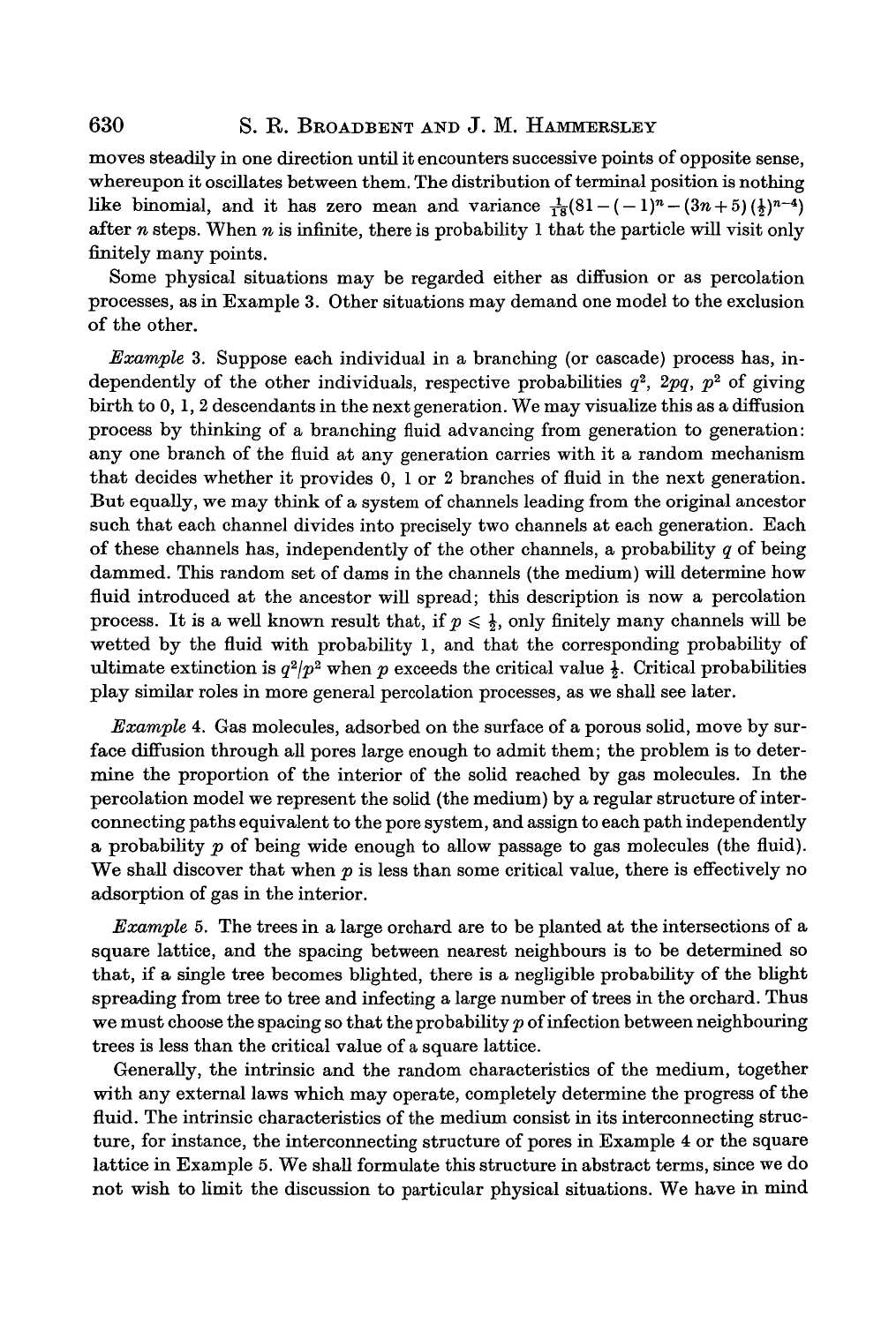a structure, to be called an *abstract crystal,* which is homogeneous in the large though it may possess local variations. Thus the structure might be that of an edge-centred cubic atomic lattice, which is homogeneous in the large in the sense that all cells are alike, although it has local variations inasmuch as atoms at the centre of an edge have two nearest neighbours whereas atoms at the corner of a cube have six. All physical crystalline lattices will be special cases of abstract crystals, and so will be many other configurations (such as the branching process of Example 3). Despite this degree of generality, there is in our definition of abstract crystals a preoccupation with a certain strict regularity, the homogeneity in the large, which may prove restrictive in some practical applications. Hammersley (2) gave definitions for an abstract crystal in connexion with a Markovian diffusion process. As we are now dealing with percolation processes, we employ somewhat different definitions, self contained and quite independent of (2). They are more general in being unbound by metric considerations, but less general in being subject to rather stricter interconnexion postulates.

The random characteristics of the medium are introduced by randomly damming some of its connexions. The resultant system will be called a *random maze.* Fluid supplied at various points flows along all the undammed paths. Generally, we are concerned with the spread of this fluid, which is determined by the *permeability* of the medium. These vague terms will be made more precise later.

The fluid will be able to flow from one point to another if and only if there is a connexion without dams between them, and this will be so if and only if there is an undammed *self-avoiding* walk connecting them (i.e. a walk which visits no intermediate point more than once). It is, therefore, appropriate to study the self-avoiding walks in crystals. Hammersley and Morton (3) discussed these walks on a particular crystal: more general results are stated in the next section.

In the third section the permeability of a *random maze* is considered from two aspects: the probability that liquid spreading from a single point will wet only a finite number of other points, and the probability that a given point in the interior of the medium will be wet when liquid is introduced at a boundary. These two aspects, and the selfavoiding walks in the medium, are all inter-related.

2. *The connective constant of a crystal.* We deal with abstract objects called *atoms* and *bonds* (which in other language are the nodes and loops of an oriented linear graph). A bond is a path between two atoms, and may either be two-way or may permit a walk in one direction only. An *n-stepped walk* is an ordered connected path along *n* bonds, each step being in a permitted direction along its bond and starting from the atom reached by the previous step. Two walks are *distinct* if with due regard to the order of their steps they do not traverse the same bonds. A walk is *self-avoiding* if it visits no atom more than once. Notice that distinctness is in terms of bonds and self-avoidance in terms of atoms. Let  $S_n(A)$  denote an *n*-stepped self-avoiding walk starting from the atom *A.* Two atoms *A* and *B* are *outlike* if for each *n* the number of distinct  $S_n(A)$  equals the number of distinct  $S_n(B)$  ('out' emphasizes that the number depends primarily on the number of bonds whose direction is *away* from each atom). An *outlike class* is a (finite, countable or uncountable) set of pairwise outlike atoms.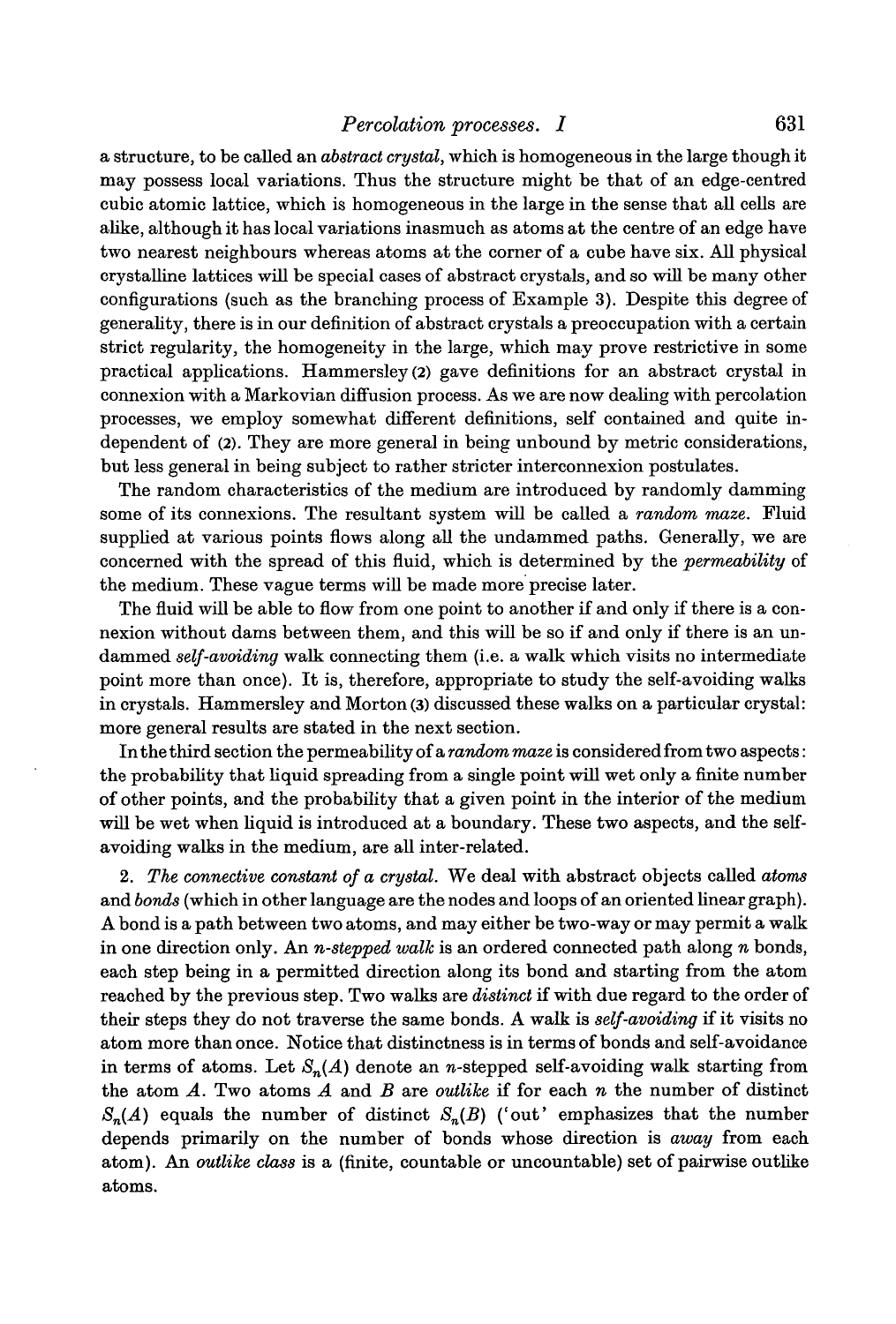## 632 S. R. BROADBENT AND J. M. HAMMERSLEY

A crystal is an infinite set of atoms and bonds satisfying the three postulates:

P 1 : Each atom of the crystal belongs to just one of a *finite* number of outlike classes, denoted by  $\Gamma_1, \Gamma_2, ..., \Gamma_k$ .

P2: The number of bonds leading *from* (but not necessarily *to)* any atom of the crystal is finite.

P 3: If a subset of atoms *either (a)* contains only finitely many atoms, *or (b)* does not contain any atoms of at least one outlike class, then this subset contains an atom from which a bond leads to some atom not in the subset.

Of these postulates, P3 most essentially characterizes a crystal; it ensures no outlike class is isolated and averts finite cul-de-sacs from which no walk can escape. P I and P2 avoid theoretical complications unlikely to arise in practice; without them Theorem 1 would be false, as shown in Examples 8 and 9.

Theorem 1 below shows that a *connective constant, K,* which gives information on the number of distinct long self-avoiding walks, can be meaningfully defined. In a certain sense  $\kappa$  measures the richness of the connexions in a crystal. The proof of Theorem 1 will be published separately (4), since the mathematics is not immediately relevant to the stochastic processes which are the subject of this paper.

Let  $f_{\mathcal{A}}(n,r)$  denote the number of distinct n-stepped walks starting from A, each of which can be broken into *r* or less self-avoiding walks. In the special case *r =* 1 these walks are themselves self-avoiding, and P 1 and the definitions of an outlike class permit the definition

$$
f_i(n) = f_A(n, 1) \quad (A \in \Gamma_i, i = 1, 2, ..., k).
$$

$$
\phi(n) = (1/n) \log \max_{1 \le i \le k} f_i(n).
$$

We define *(j>(n) = (l/n)log* max

Then for a given crystal there corresponds a connective constant 
$$
\kappa
$$
 defined by

$$
\kappa=\inf_{n\geqslant 1}\phi(n).
$$

**THEOREM 1.** For any atom A of a crystal with connective constant  $\kappa$ ,

$$
0 \leqslant \kappa = \inf_{n \geqslant 1} \phi(n) = \lim_{n \to \infty} (1/n) \log f_A(n, r(n)) < \infty,
$$
\n
$$
\lim_{n \to \infty} r(n)/n = 0.
$$

*provided that* 

Hammersley and Morton (3) proved a special case of Theorem 1 with  $r = k = 1$ and gave a Monte Carlo method of estimating  $\kappa$ . In the more general case, the same Monte Carlo method of estimating  $\kappa$  holds with only trivial modifications; known analytical bounds for  $\kappa$  are less informative than such Monte Carlo estimates.

The special case  $r(n) = 1$  is sufficiently important to warrant rephrasing:

COROLLARY 1. The number of distinct n-stepped self-avoiding walks starting from any *given atom of a crystal with connective constant K is*

*gKn+o(n)*

 $as n \rightarrow \infty$ .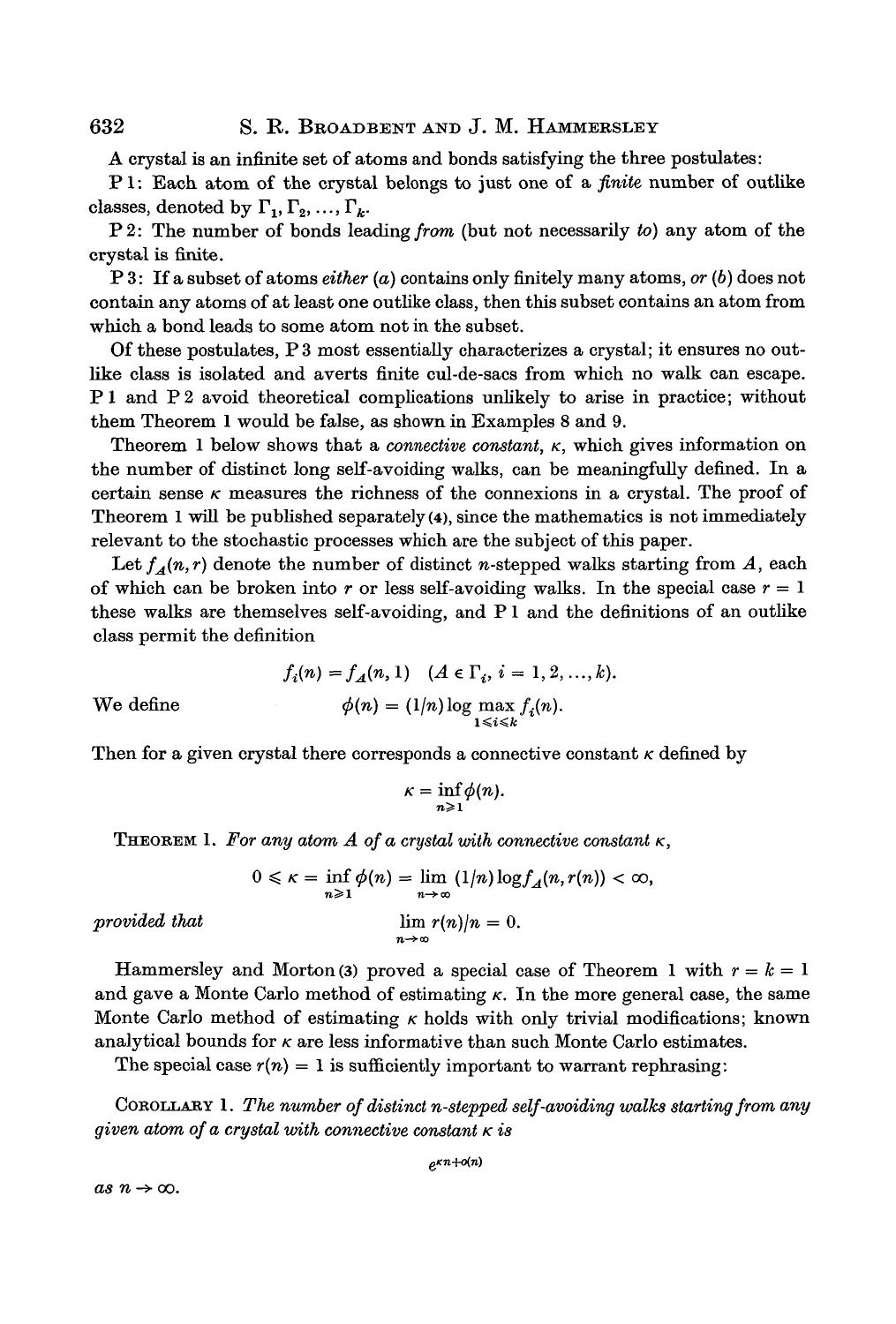*Example* 6. Suppose a crystal consists of atoms numbered  $i$  ( $i = ..., -1, 0, 1, ...$ ) and there are  $M$  ( $1 \leq M < \infty$ ) one-way bonds from atom *i* to atom  $(i + 1)$ . Then  $\kappa$  is clearly log *M.*

*Example* 7. Suppose each atom in a branching process has *M* direct descendant atoms to each of which there is a one-way bond. Here  $\kappa$  is again log  $M$ ; the number of distinct  $S_n(A)$  is the same as in Example 6 for all *n* and A.

These values of  $\kappa$  will be compared later with measures of the permeability of these simple crystals. Meanwhile, two further examples show that Theorem 1 is not true unless P 1 and P 2 are satisfied. Clearly P 3 must be satisfied if Theorem 1 is to hold; for example, we might otherwise call two separate crystals with different  $\kappa$  a single crystal.

*Example* 8. Suppose the atoms  $i$  ( $i = 1, 2, ...$ ) are joined by one one-way bond from *i* to  $(i+1)$  if the integer part of  $\log_2 i$  is even, and by two one-way bonds if the integer part is odd. No two atoms are outlike and so P1 does not hold. Further,

$$
\liminf_{n\to\infty} (1/n) \log f_i(n) = \frac{1}{3} \log 2, \quad \limsup_{n\to\infty} (1/n) \log f_i(n) = \frac{2}{3} \log 2.
$$

Hence,  $\lim_{n \to \infty} (1/n) \log f_i(n)$  does not exist for any *i*.

*Example* 9. Suppose the atoms are the points  $(2i,j)$  and  $(2i-1,0)$  in the Euclidean plane  $(i, j = 0, 1, 2, \ldots)$ . There is a one-way bond from every atom on the *x* axis to its right-hand neighbour on the *x* axis; every atom not on the *x* axis is joined by a two-way bond to the atom on the *x* axis with the same *x* coordinate. There are two outlike classes:  $\Gamma_1$  consists of all atoms of the form (2*i*, 0) and  $\Gamma_2$  of the remaining atoms. P 2 is violated at every atom of  $\Gamma_1$ .

$$
f_i(n) = \infty \quad \text{if } n \equiv i \pmod{2},
$$
  

$$
f_i(n) = 1 \quad \text{otherwise.}
$$

Hence,  $\lim_{n \to \infty} (1/n) \log f_i(n)$  does not exist for any *i*.

*n—***>oo**

3. *Randommazes.* 3-1. Suppose that in an infinite set of atoms joined by bonds some (or all) of the bonds are *dammed* in a random manner. Fluid is supplied to a (finite, countable or uncountable) subset of atoms called *source atoms,* and then percolates the set in the following way. An atom of the set is said to be *wet* by the fluid either if it is a source atom or if there exists a walk to the atom from a source atom, the walk traversing undammed bonds only and in the permitted directions. All atoms not wet are said to be *dry.* We are interested in the properties of the wet atoms, and these naturally depend on the structure and connexions of the given set, on the manner in which bonds are dammed, and on the source atoms.

In particular, there are two questions we discuss below. When there is only one source atom, is the number of wet atoms finite or infinite? When the source atoms form a boundary round a large subset of the maze (this idea is made precise below) what proportion of atoms in the subset are wet? The definition of proportion involves some limiting operation; in particular cases it will usually be clear what limiting operation is appropriate. These two questions we show to be related, and the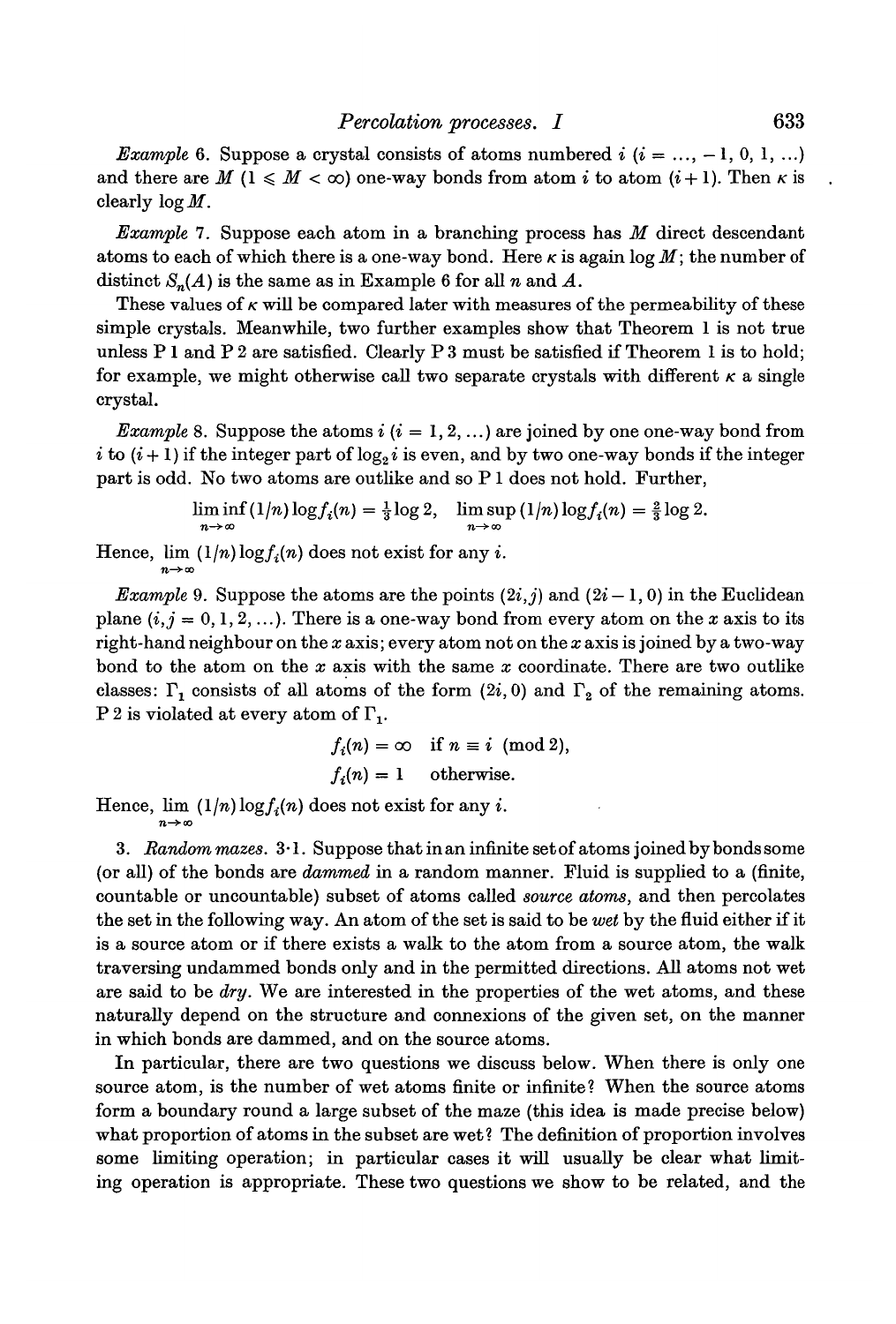*permeability,* which the answers to these questions define, is also related to the connective constant  $\kappa$  of § 2.

We shall restrict the very general medium described above. A *random maze* or, more briefly, a *maze* is such a medium which satisfies the two postulates P 4 and P 5 below. However, before enunciating these two postulates, we remark that some crystals have the property that, when the direction of each bond in the crystal is reversed, the



Fig. 1

resulting set of atoms and bonds is also a crystal. A crystal with this property is called *reversible,* and the resulting crystal is called the *reverse crystal.* Example 6 is a reversible crystal. The crystal in Example 10 is not reversible, since the reverse set of atoms and bonds violates all three postulates P 1, P 2 and P 3.

*Example* 10 (see Fig. 1). Atoms at the integral points of the *x* and *y* axes of the Euclidean plane are joined by one-way bonds as follows:  $(2i-1, 0)$  is joined to  $(2i, 0)$  by one bond, and  $(2i, 0)$  to  $(2i + 1, 0)$  by two bonds  $(i = 1, 2, ...)$ ;  $(0, 2i)$  is joined to  $(0, 2i - 1)$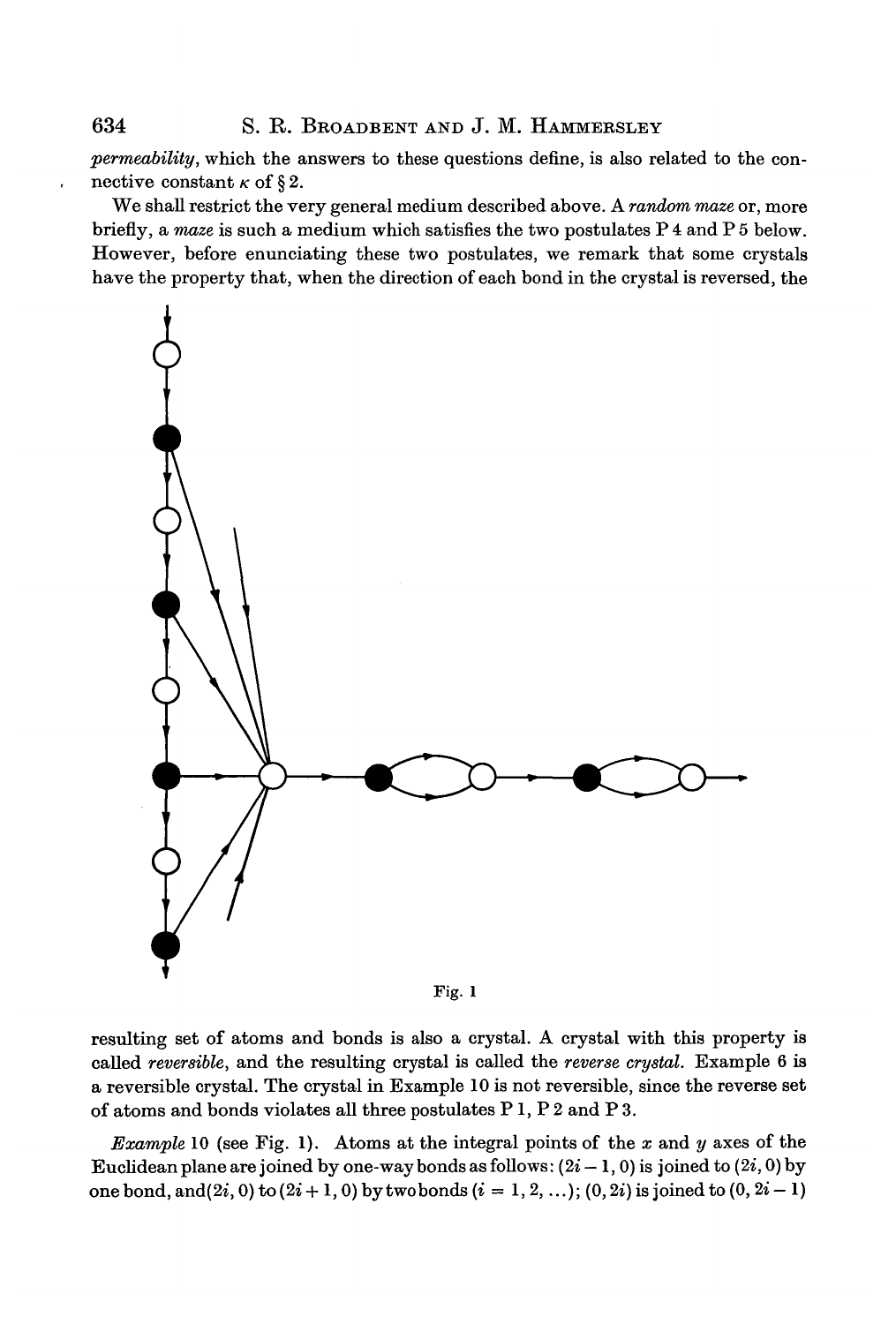by one bond and to (1,0) by another  $(i = 0, \pm 1, ...)$ ;  $(0, 2i + 1)$  is joined to  $(0, 2i)$  by one bond. This crystal has two outlike classes, atoms with even coordinates and atoms with an odd coordinate. It will also be noticed that each atom  $(i, 0)$   $(i = 1, 2, ...)$ has the following property, that there is no atom in the crystal from which the shortest walk to the atom  $(i, 0)$  has  $(i + 2)$  or more steps.

Postulates P 4 and P 5 are as follows:

P 4. The set of atoms and bonds from which a maze is derived constitute a reversible crystal.

P 5. Each bond of a maze has, independently of all other bonds, a fixed probability  $q = 1 - p$  of being dammed.

A *reverse maze* is the maze obtained by reversing the directions of all bonds in the original maze, leaving dammed bonds dammed during reversal and undammed undammed. Atoms in the reverse crystal or maze are denoted by primes; e.g. an atom *A* in the original crystal is denoted by *A'* in the reverse. Thus there will be an undammed walk in the reverse maze from *A'* to *B'* if and only if there is an undammed walk from *B* to *A* in the original maze.

At first sight it may seem that P 5 is a severe limit on the use of a random maze in applications, since only one probability of damming a bond is allowed. However, suitable choice of the number of bonds between atoms and of *p* will always be possible in order to approximate as closely as desired to any finite number of distinct probabilities for percolation between pairs of atoms.

3.2. Let  $d(A, p)$  denote the probability that only a finite number of atoms are wet when A is the only source atom in a random maze. This has the value 1 at  $p = 0$ and is a monotone decreasing function of p; we define the *critical probability*  $p_d(A)$  by

$$
p_d(A) = \sup_{d(A, p)=1} p.
$$

THEOREM 2. *If there is a finite walk from A to B and another {not necessarily distinct) from B to A in a crystal then in the corresponding maze*  $p_d(A) = p_d(B)$ .

*Proof.* Suppose a shortest walk from *A* to *B* has *n* steps. Being shortest, it is self avoiding. The probability that this walk is undammed in the maze is  $p^n$ , and so

$$
1-d(A,p)\geqslant p^n[1-d(B,p)].
$$

Hence  $d(A, p) = 1$  implies  $d(B, p) = 1$  and  $p_d(A) \leq p_d(B)$ . The reversed inequality may be proved similarly and the theorem follows.

In a large class of crystals, every atom is connected by at least one walk to every other atom, and such a crystal is called *interconnected.* We derive immediately

COROLLARY 2.  $p_d(A)$  is independent of A when the maze is derived from an inter*connected crystal.*

In some crystals  $d(A, p)$  can be calculated by elementary methods. The reader will find it easy to show in Example 6 that  $d(A, p) = 1$  for all  $p < 1$ , and hence that  $p_d(A) = 1$ , where A is any atom of the crystal. In Example 7 the total number of descendants from any atom A in *n* generations is  $(1 - M^{n+1})/(1 - M)$ . When A is a source atom in the random maze the expected total of wet atoms in *n* generations is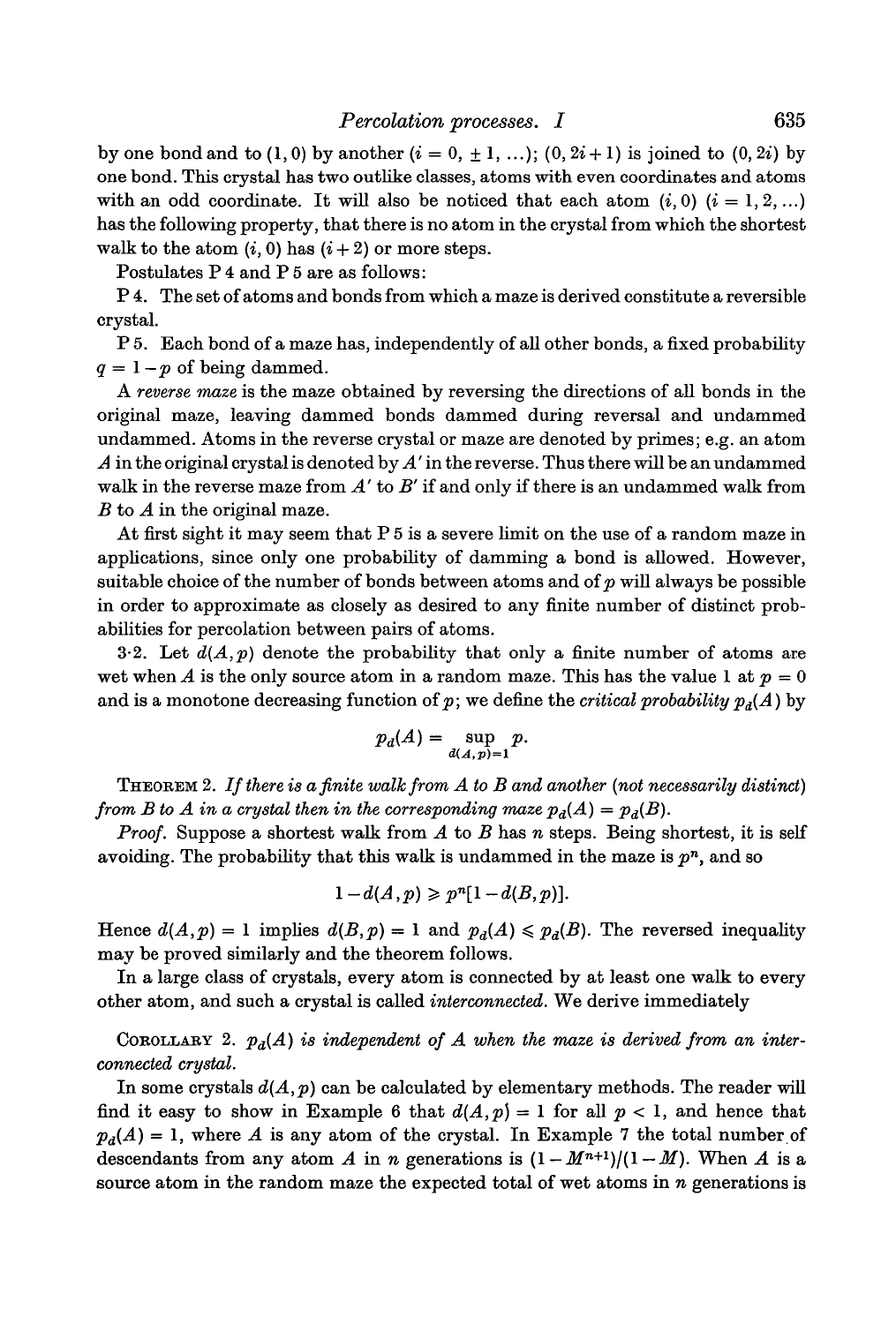## 636 S. R. BROADBENT AND J. M. HAMMERSLEY

 $[1-(Mp)^{n+1}]/[1-Mp]$ . It is well known (see, for example, Good(1)) that  $d(A,p)$  is 1 for  $p \leq 1/M$ , and for larger p is the smaller positive root x of  $(q + px)^M = x$ . It may be noted that  $d(A, p)$  is 1 when  $p = 1/M$  although the expected total of wet atoms is infinite; also that the expected *proportion* of the descendants wet in *n* generations tends to zero as  $n \to \infty$ , for all  $p < 1$ , even though the expected *number* wet may be infinite. Similar assertions can be made when there are *N* one-way bonds joining each atom to each of its *M* descendants.

*Example* 11. Consider the crystal whose atoms are the points with integer coordinates in the Euclidean plane. The atom  $(x, y)$  is joined by two-way bonds to its neighbours  $(x-1, y)$  and  $(x+1, y)$  in the same layer (i.e. with the same y coordinate). It is also joined by one-way bonds *from* one of the atoms with *y* coordinate *(y+l)* and *to* one of the atoms with *y* coordinate *(y* — 1). The latter bonds form a one-one correspondence between the atoms of adjacent layers. Let this be a random correspondence in the sense recently defined by Renyi, i.e. such that, given any finite subset of one layer and any finite subset in an adjacent layer, every atom of the first subset is (conditionally) equally likely to correspond with any atom of the second. From such a crystal we obtain a maze called a *redistribution maze,* since the effect of the random correspondence is as if any wet atoms in a layer were distributed at random before the liquid percolates to the next layer. This ensures a certain independence between neighbours, and allows us to obtain specific solutions. These solutions, besides exemplifying our theorems, may be used to provide bounds for other plane Euclidean mazes.

Let there be a single source atom. The probability that the liquid wets just *r* further atoms in the same layer  $(r = 0, 1, ...)$  and then *s* atoms in the following layer  $(s = 0, 1, ..., r + 1)$  is

$$
(r+1) p^{r} q^{2} {r+1 \choose s} p^{s} q^{r+1-s};
$$

and hence the probability generating function for the number wet in the second layer (before any spreading in this layer occurs) is

$$
F(x) = q \sum_{r=0}^{\infty} (r+1) p^r \sum_{s=0}^{r+1} {r+1 \choose s} p^s q^{r+1-s} x^s
$$
  
=  $q^2 (q + px) |(q+p^2-p^2 x)^2$ . (1)

With probability one, the atoms wet in the second layer will be arbitrarily far apart (due to the random correspondence between layers) and so will behave like *s* isolated sources. Hence, with probability one the percolation process behaves like a branching process with probability generating function  $(1)$ . Using Steffensen's theorem  $(Good(1))$ we deduce from (1) that

$$
d(A, p) = \begin{cases} \frac{1}{2} + q p^{-2} - (\frac{1}{4} + q p^{-3})^{\frac{1}{2}} & (p > \sqrt{2} - 1), \\ 1 & (p \leq \sqrt{2} - 1). \end{cases}
$$

3-3. Let the *n-set to A* denote the set of all atoms in a crystal from which the shortest walk to the atom *A* has just *n* steps. We have already seen (Example 10) that an n-set to *A* may be an empty set. However, for a reversible crystal this set has at least one member for each *n*. In the corresponding maze let  $w(A, n, p)$  denote the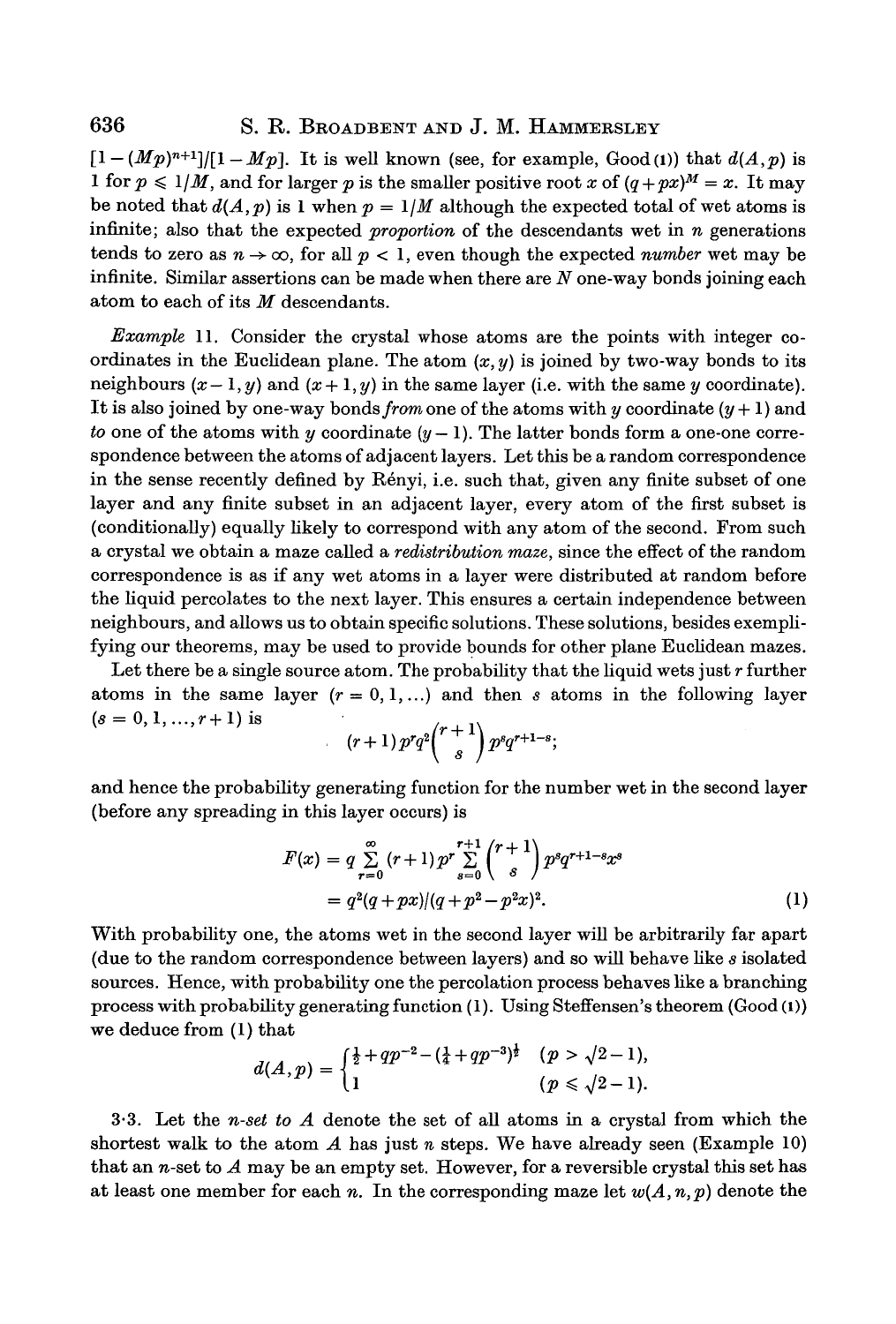probability that *A* is wet when every atom in the *n-set* to *A* is a source atom and no other atom in the maze is a source atom. This is a monotone decreasing function of *n* and, since it is bounded, tends to a *limiting function*  $w(A, p)$  as  $n \to \infty$ . This has the value 0 at  $p = 0$  and is a monotone increasing function of p; we define

$$
p_w(A) = \inf_{w(A,p)=0} p.
$$

This quantity  $p_w(A)$  is a critical probability, just as  $p_d(A)$  was. The precise connexion between these two critical probabilities will emerge in Theorem 5.

Corresponding to Theorem 2, we state (deferring the proof until later)

THEOREM 3. *If there is a finite walk from A to B and another (not necessarily distinct) from B to A in a crystal, then in the corresponding maze*  $p_w(A) = p_w(B)$ .

We say that two atoms *A* and *B* of a crystal are *inlike* if the probability that *A* is wet when all atoms of the *n*-set to *A* are source atoms equals the corresponding probability for B, for each  $n = 1, 2, \ldots$ ; the probability in this definition is to be taken as zero whenever an n-set to *A* or to *B* is empty. When the crystal is reversible, so that a maze may be derived from it, the definition of inlikeness amounts to



An *inlike class* is a (finite, countable or uncountable) set of atoms every pair of which are inlike. In Example 10 each atom on the *y* axis belongs to a single inlike class (but to one of two outlike classes); no two atoms on the *x* axis are inlike. This example shows that inlike atoms are not necessarily outlike and vice versa. However, Example 10 is not a reversible crystal, and since outlikeness depends primarily on paths from atoms, and inlikeness on paths to atoms, it is tempting to conjecture that outlike atoms are inlike in the reverse (this is false, as Example 12 shows), or that inlike atoms are outlike in reverse. The latter we have been unable to prove or disprove.

*Example* 12. The integer points in the Euclidean plane are joined by one-way bonds as shown (Fig. 2). There is only one outlike class (from every atom there are two possible steps and every walk is self avoiding). But  $w(A, 2, p)$  is larger when A is a black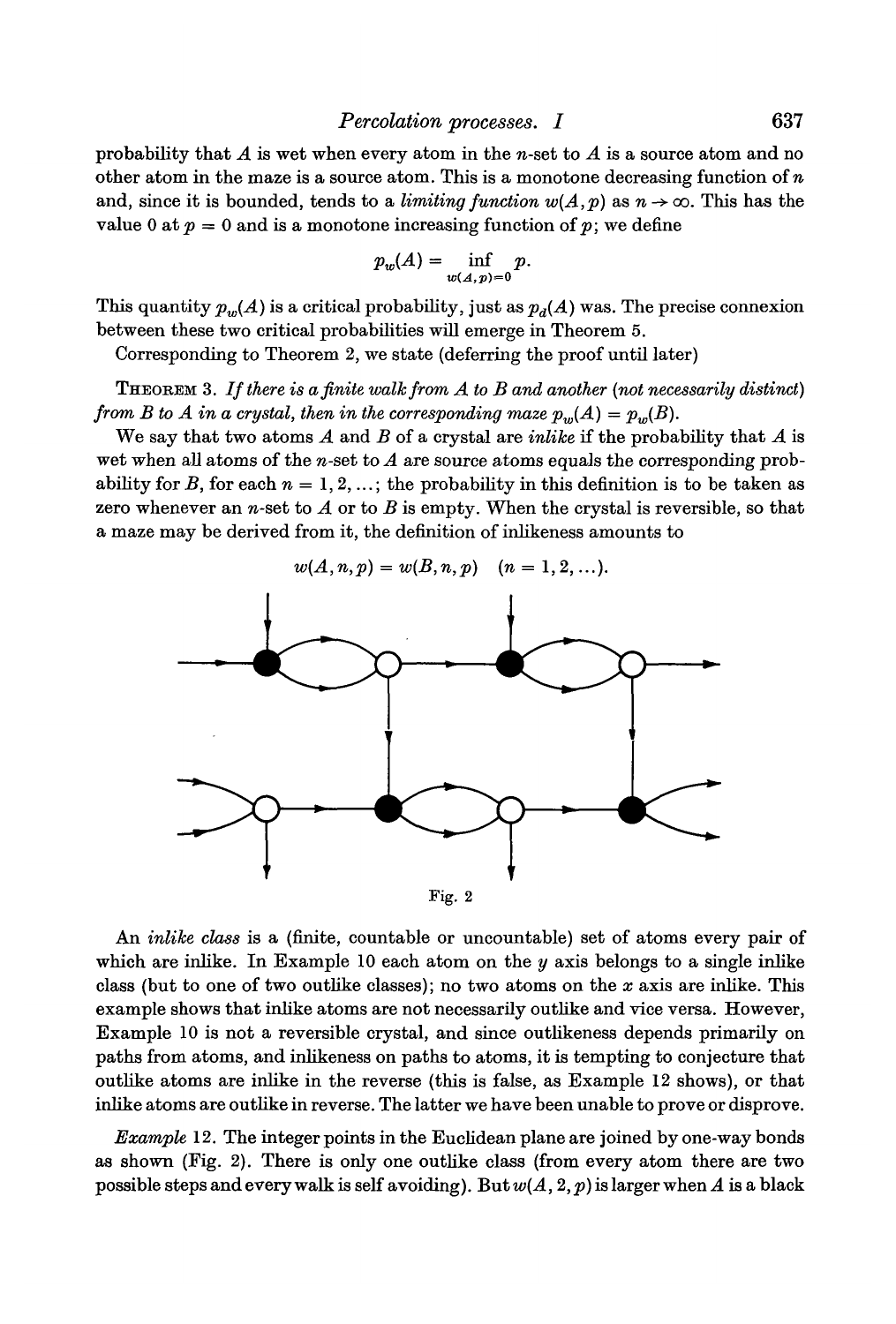atom than when *A* is a white atom. In the reverse black and white change properties. A black and a white atom are therefore outlike, but not inlike in the reverse.

3-4. Let 93 be a given set of atoms in a crystal. The atom *A* is called an *enclosed* atom of  $\mathfrak{B}$  if there exists an integer N, perhaps depending on A and  $\mathfrak{B}$ , such that every  $S_N(A)$  passes through at least one atom of  $\mathfrak{B}$ . The *interior of*  $\mathfrak{B}$  is defined to be the (perhaps empty) set of all enclosed atoms of  $\mathfrak{B}$  which do not belong to  $\mathfrak{B}$ . A set of atoms with a non-empty interior is called a *boundary* of that interior. An atom *A* is said to be *n* steps away from a set of atoms  $\mathfrak{B}$  if some  $S_n(A)$ , but no  $S_{n-1}(A)$ , contains an atom of  $\mathfrak{B}$ .

THEOREM 4. *If A is an atom in the interior of a boundary* 93, *and if A is at least n steps away from* 93, *then the probability that A' becomes wet in the reverse maze having sources throughout*  $\mathfrak{B}'$  *lies between*  $w(A, p)$  *and*  $w(A, n, p)$ *, both inclusive.* 

*Proof.* Since  $A$  and  $\mathfrak B$  are fixed, there exists a fixed integer  $N$  such that the  $N$ -set to  $A'$  encloses  $\mathfrak{B}'$ , which in turn encloses the *n*-set to  $A'$ . Thus, if P is the probability that  $A'$  is wet from  $\mathfrak{B}'$ ,

$$
w(A,p) \leq w(A,N,p) \leq P \leq w(A,n,p).
$$

Theorem 4 has the following practical significance. Suppose that a lump of porous material is placed in a bucket of water, and we wish to know how much of the interior becomes wet. Suppose that we can represent the pore system of the material as a maze, water (i.e. the fluid) being able to percolate along sufficiently large pores (i.e. undammed bonds) to the interstices (i.e. atoms) of the interior. The physical boundary of the lump becomes a boundary of source atoms. In ordinary circumstances, the pore system will be microscopic, and the boundary will not be pathologically irregular; so that we may say that there are a large number of atoms in the interior and that most of them lie a large number of steps away from the boundary. Such atoms will have probabilities of being wet almost equal to  $w(A, p)$ , by Theorem 4. If there are only a small number of inlike classes in the maze, there will only be the same small number of different values of  $w(A, p)$ ; and (assuming a more or less equitable distribution of atoms in these classes) there will be a large number of atoms in each class, and hence (with probability effectively one), the proportion of wet atoms will be effectively the value of  $w(A, p)$  for that class.

The foregoing paragraph is in vague terms because its detailed application will depend upon the physical circumstances of any particular problem. Had we attempted to frame a rigorous general description, we should have encountered difficulties: for instance, some boundary surfaces are so irregular that almost all interior atoms are near the boundary; and, worse still, certain crystals are so pathological that all their finite boundaries are irregular. Thus, Example 13 describes a crystal in which more than 99-99 % of the interior atoms of any finite boundary are only a single step from that boundary, no matter what the size and shape of that boundary may be.

*Example* 13. Let *M* be a fixed integer not less than 104 . Consider the crystal which represents a branching process (infinite in both directions of time) such that every atom has just one parent and just *M* children. All bonds are one way from parent to child.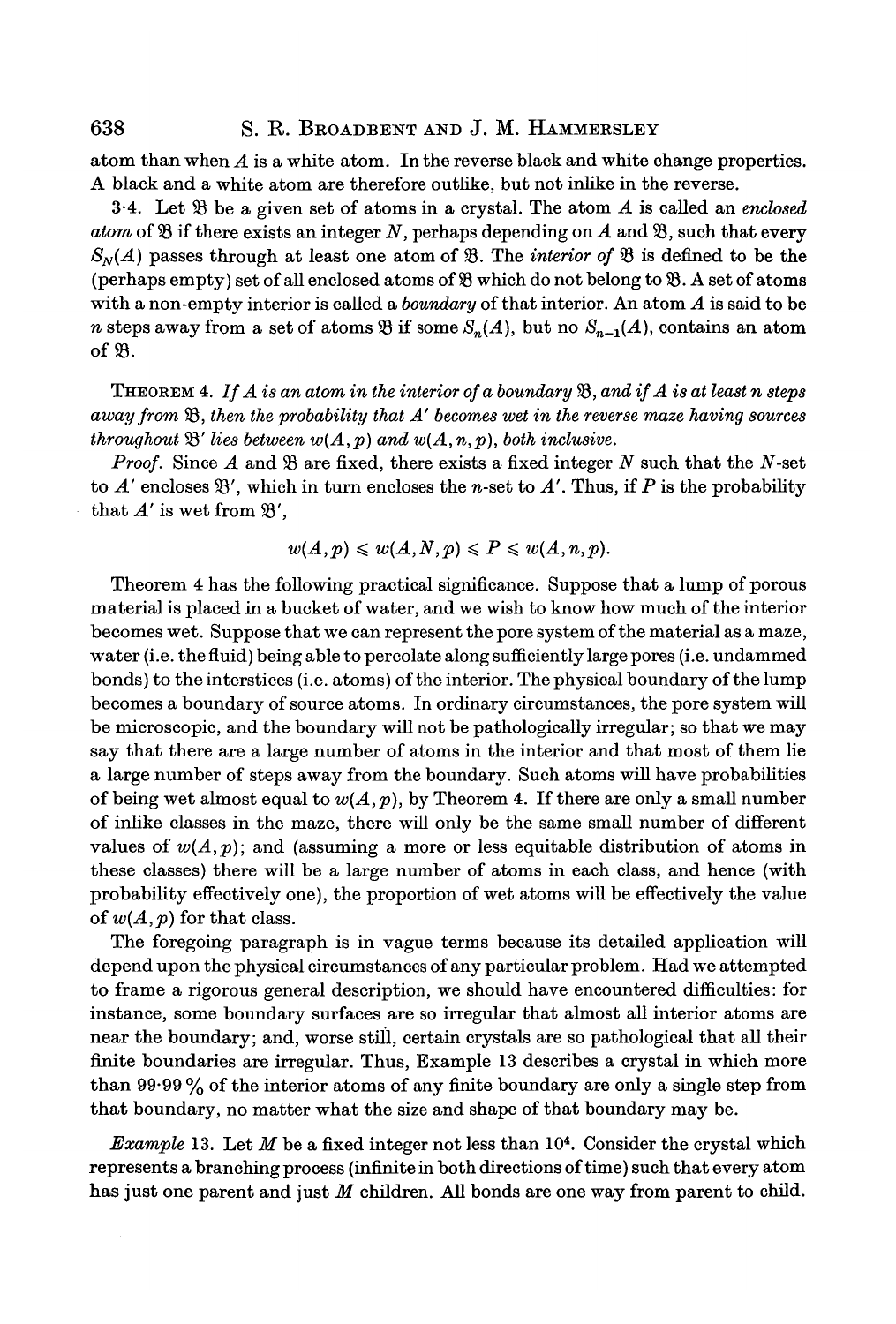#### *Percolation processes. I* 639

All atoms belong to a single inlike and a single outlike class. Let  $\mathfrak B$  be any finite boundary in this crystal. A little reflexion shows that, for this crystal, the interior of  $\mathfrak B$  must also be finite. Number the successive generations of the crystal  $i = ...$ ,  $-1, 0, 1, 2, \ldots$  such that the generations  $i = 1$  and  $i = m$  respectively, contain an earliest and a latest atom of the union of  $\mathfrak{B}$  with its interior. In generation *i*, let there be just  $b_i$  members of  $\mathfrak{B}$  and  $c_i$  members of the interior of  $\mathfrak{B}$ . We have

$$
b_{i+1} + c_{i+1} \geqslant Mc_i \quad (i = 1, 2, ..., m-1); \qquad c_m = 0;
$$

for if these conditions are not satisfied there will be a walk which escapes from some interior atom to the indefinite future without passing through an atom of  $\mathfrak{B}$ . Writing  $B = b_1 + b_2 + ... + b_m$  and  $C = c_1 + c_2 + ... + c_{m-1}$  for the total number of atoms in  $\mathfrak{B}$ and the interior of  $\mathfrak B$  respectively, we find, by adding all the above inequalities to the inequality  $b_1 + c_1 > 0$ , that  $B > (M-1)C$ . Now let D denote the total number of atoms in the interior of  $\mathfrak B$  which are only one step from  $\mathfrak B$ . Since each atom has only *M* children, we have  $MD \ge B > (M-1)C$ . Thus  $D/C > 1 - M^{-1} \ge 0.9999$ ; and this is the required result.

3-5. We now return to Example 11. Suppose that in the redistribution maze a proportion  $w_i > 0$  of the atoms with y coordinate *i* are source atoms, distributed within this layer in any manner. Consider any atom in layer  $(i+1)$ , say  $(0, i+1)$ . The probability this atom is wet directly from a source atom is  $w_i p$ . The probability that  $(r, i+1)$   $(r = 1, 2, ...)$  is the first atom to the right of this atom to be wet directly from a source atom, and that liquid reaches this atom via  $(r, i+1)$  is

$$
w_i p(1 - w_i p)^{r-1} p^r.
$$

Hence, the probability that  $(0, i+1)$  is *not* wet via some atom on the right is

$$
1 - w_i \sum_{r=1}^{\infty} (1 - w_i p)^{r-1} p^{r+1} = q/(q + w_i p^2).
$$

Therefore, the probability that any atom in layer *(i+* 1) is wet *(either* directly from layer *i or* indirectly from the right *or* indirectly from the left *or* by more than one of these ways) is

$$
1 - (1 - w_i p) \left[ q/(q + w_i p^2) \right]^2 = w_i p (1 - p^2 + w_i p^3) / (q + w_i p^2)^2.
$$

The last expression may be written  $w_{i+1}$ , the expected proportion wet in layer  $(i+1)$ , and we therefore have a recurrence relation describing the fall of liquid through successive layers of the redistribution maze. Since  $w_i > 0$  it is easy to deduce that  $w_i$ tends monotonely to a limit as  $i \to \infty$ , say to  $w(p)$  given by

$$
w(p) = \begin{cases} \frac{1}{2} - qp^{-2} + (\frac{1}{4} + qp^{-3})^{\frac{1}{2}} & (p > \sqrt{2} - 1), \\ 0 & (p \le \sqrt{2} - 1). \end{cases}
$$

In particular, this is the probability that an atom is wet when every atom in the layer infinitely far above it is a source atom. It is, therefore, the *w* function previously defined, since clearly every atom in the maze is inlike.

It will be noted from §3.2 that in the redistribution maze  $d(A, p) = 1 - w(p)$ . This result is generally true and will be proved in the next section.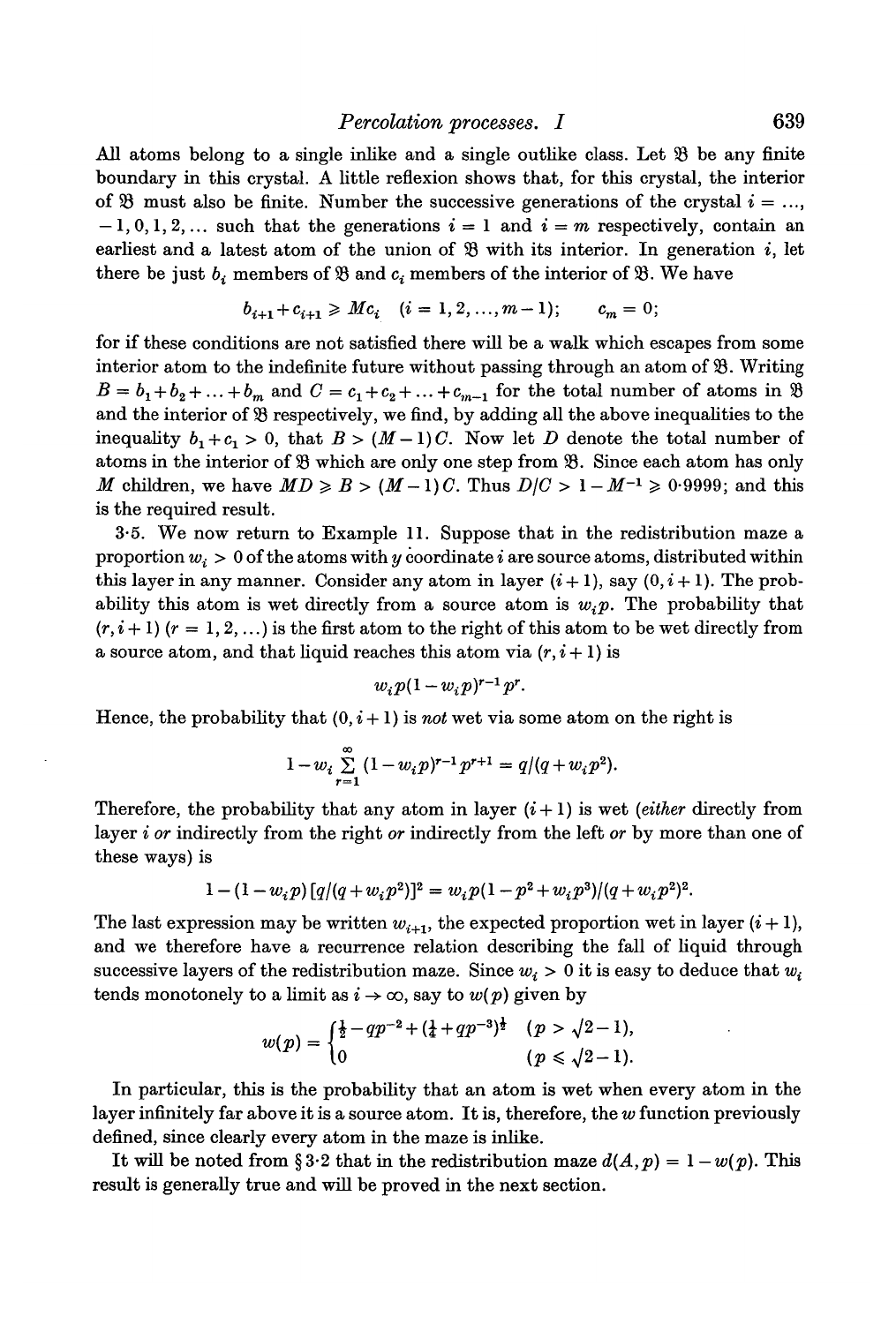640 S. R. BROADBENT AND J. M. HAMMERSLEY

3.6. THEOREM 5.  $w(A, p) + d(A', p) = 1$ ; and hence  $d(A', p)$  is invariant for all A *in the same inlike class.*

*Proof.* Let  $E'_n$  denote the event that  $A'$  in the reverse maze wets at least n atoms when  $A'$  is the only source. Similarly, let  $E'_{\infty}$  denote the event that  $A'$  wets infinitely many atoms. In the probability space concerned, *E'n* is a non-increasing sequence of sets with  $E'_{\infty}$  as the limit set; so that

$$
\lim_{n\to\infty}\text{prob}\,E'_n=\text{prob}\,E'_\infty=1-d(A',p),
$$

the last step following from the definition of  $d(A', p)$ .

Suppose now that  $A$  is wet when all atoms of the  $n$ -set to  $A$  are the only source atoms. By definition, this event (call it  $E_n$ ) has probability  $w(A, n, p)$ . When  $E_n$  occurs there is at least one undammed self-avoiding walk of *n* steps from the n-set to *A*; and hence, in the reverse,  $A'$  wets all atoms on this path. Thus  $E_n$  implies  $E'_n$ . Consequently

$$
w(A, n, p) \leqslant \text{prob } E'_n.
$$

Since *w(A, n,p)* is a non-increasing function of *n,* we deduce

$$
w(A,p)\leqslant {\rm prob}\, E_n'.
$$

Letting  $n \to \infty$  in this last relation, we deduce

$$
w(A,p) \leqslant 1 - d(A',p).
$$

On the other hand, suppose that  $E'_{\infty}$  occurs. Then, in the original maze  $E_n$  occurs for every given *n.* Hence,

$$
1 - d(A', p) = prob E_{\infty} \leqslant prob E_n = w(A, n, p).
$$

Letting  $n \to \infty$ , we have

$$
1-d(A',p)\leqslant w(A,p);
$$

and Theorem 5 follows.

**THEOREM 6.**  $p_w(A) = p_d(A') = p_0(A)$ , say.

This follows immediately from Theorem 5, and enables us to write the common critical probability  $p_0(A)$ . Theorem 3 now follows from Theorem 2.

Theorem 5 also enables us to think of  $d(A, p)$  as the probability that, in the reverse, when the atoms of the *n*-set to *A'* are source atoms, *A'* is *dry* when  $n \to \infty$ , whereas *w(A',p)* is the probability *A'* is *wet.*

3-7. Our discussion of permeability is now concluded. Theorem 5 is our main result, and shows how percolation *from* an atom is related to percolation *to* the atom in the reverse. In applications we have the choice of calculating  $d(A, p)$  by studying the liquid spreading from a single atom, or  $w(A, p)$  by choice of some suitable boundary system.

Finally, we relate our results to  $\S 2$  in which the connective constant of a crystal is defined. We first show that the constant gives a lower bound to the critical probability.

THEOREM 7.  $p_0(A') \geq e^{-\kappa}$ .

*Proof.* Write  $p(j, n)$  for the probability that just j of the  $S_n(A)$  are undammed. If infinitely many atoms are wet from the source atom *A,* then at least one of these walks is undammed for all *n,* and

$$
0\leqslant 1-d(A,p)\leqslant \sum_{j\geqslant 1}p(j,n)\leqslant \sum_{j=0}^\infty j p(j,n).
$$